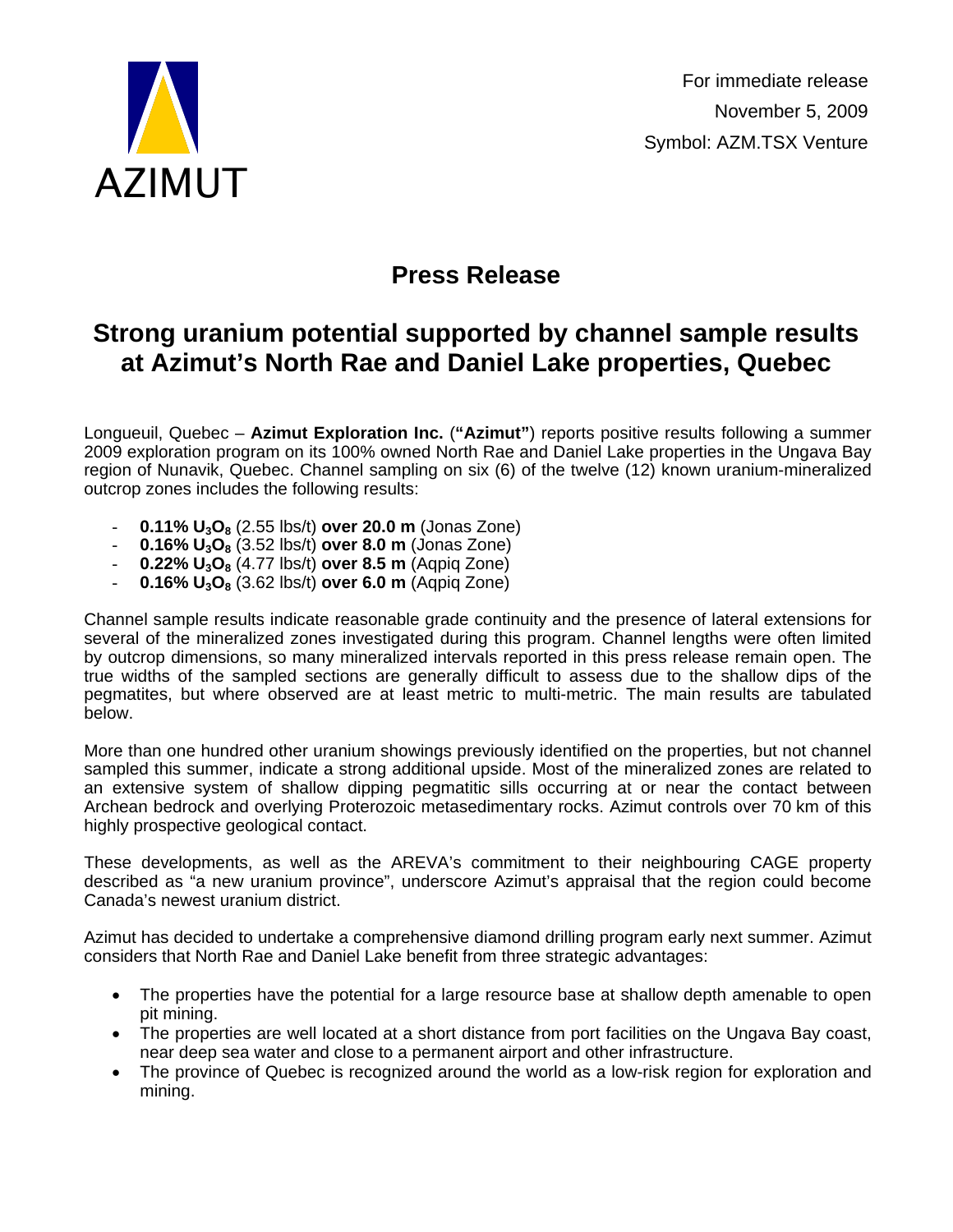## *Sampling methodology and results*

The channel samples were collected by rock saw from large surface exposures. Fifty-eight (58) channels provided a total of 303 metres of samples from mineralized zones, distributed as follows: Aqpiq (123.5 m), Jonas (72.5 m), Amittuujaq (15.0 m), Cirrus (10.2 m), Puqila North (67.0 m) and R7 (15.0 m). Each sample is generally one (1) metre long. Aluminum tags bearing sample numbers were left in the field to mark each sample location. The two-week program was performed under the direct supervision of Jean-Marc Lulin and John Charlton, both geologists with extensive uranium exploration experience. The samples were assayed at the Saskatchewan Research Council Laboratory in Saskatoon, an ISO-IEC 17025 accredited facility.

The U/Th ratios are good and generally range from 3 to 10. Uranium grades in surface grab and channel samples of fresh rocks correlate well with the occurrence of uraninite crystals, silica-rich facies and/or biotite-rich facies. This indicates the grade variations observed at surface are chiefly related to the primary uranium content of the intrusive pegmatitic sill system. The best results among channel samples with average values above 400 ppm  $U_3O_8$  are reported below. Maximum and minimum grades obtained along each of the reported sampled sections are also presented.

| <b>Jonas Zone</b>                        | $Max/Min$ grade (in ppm $U_3O_8$ ) along channel |
|------------------------------------------|--------------------------------------------------|
| 983 ppm $U_3O_8$ over 8.0 m              | 2,160 / 237                                      |
| including 1,397 ppm $U_3O_8$ over 5.0 m  |                                                  |
| 1,436 ppm $U_3O_8$ over 8.0 m            | 1,890 / 798                                      |
| 1,926 ppm $U_3O_8$ over 7.0 m            | 3,180/1,171                                      |
| 1,597 ppm $U_3O_8$ over 8.0 m            | 4,560/42                                         |
| 860 ppm $U_3O_8$ over 2.0 m              | 1,340 / 380                                      |
| 2,520 ppm $U_3O_8$ over 1.0 m            | 2,520                                            |
| 423 ppm $U_3O_8$ over 7.0 m              | 1,280 / 99                                       |
| 1,302 ppm $U_3O_8$ over 5.0 m            | 3,010/231                                        |
| 1,368 ppm $U_3O_8$ over 8.0 m            | 2,550 / 237                                      |
| including 1,916 ppm $U_3O_8$ over 5.0 m  |                                                  |
| 1,158 ppm $U_3O_8$ over 20.0 m           | 2,940/39                                         |
| including 1,346 ppm $U_3O_8$ over 15.0 m |                                                  |

The Jonas target zone has a minimum 600 x 400 m surface signature, which was previously outlined by surface prospecting. Rocks containing uranium mineralization have variable dips, from gently southeast to moderately southwest. The Jonas Zone is located along the northern edge of a continuous, 8.5-km– long helicopter-borne uranium anomaly.

| <b>Agpig Zone</b>                       | $Max/Min$ grade (in ppm $U_3O_8$ ) along channel |
|-----------------------------------------|--------------------------------------------------|
| 2,167 ppm $U_3O_8$ over 8.5 m           | 8,180/12                                         |
| including 5,510 ppm $U_3O_8$ over 2.0 m |                                                  |
| 640 ppm $U_3O_8$ over 3.0 m             | 1,260 / 312                                      |
| 515 ppm $U_3O_8$ over 5.0 m             | 634 / 229                                        |
| 469 ppm $U_3O_8$ over 6.0 m             | 933 / 254                                        |
| 979 ppm $U_3O_8$ over 4.0 m             | 2,360 / 182                                      |
| 4,910 ppm $U_3O_8$ over 1.0 m           | 4,910                                            |
| 430 ppm $U_3O_8$ over 3.0 m             | 675 / 253                                        |
| 1,168 ppm $U_3O_8$ over 1.0 m           | 1,168                                            |
| 1,643 ppm $U_3O_8$ over 6.0 m           | 6,250/55                                         |
| 1,038 ppm $U_3O_8$ over 4.0 m           | 1,930 / 145                                      |
| 1,349 ppm $U_3O_8$ over 2.0 m           | 2,190 / 509                                      |

The Aqpiq target zone has a minimum 1,100 x 350 m surface footprint, and was previously outlined by surface prospecting. The Aqpiq mineralized bodies are generally flat-lying or dip gently eastward.